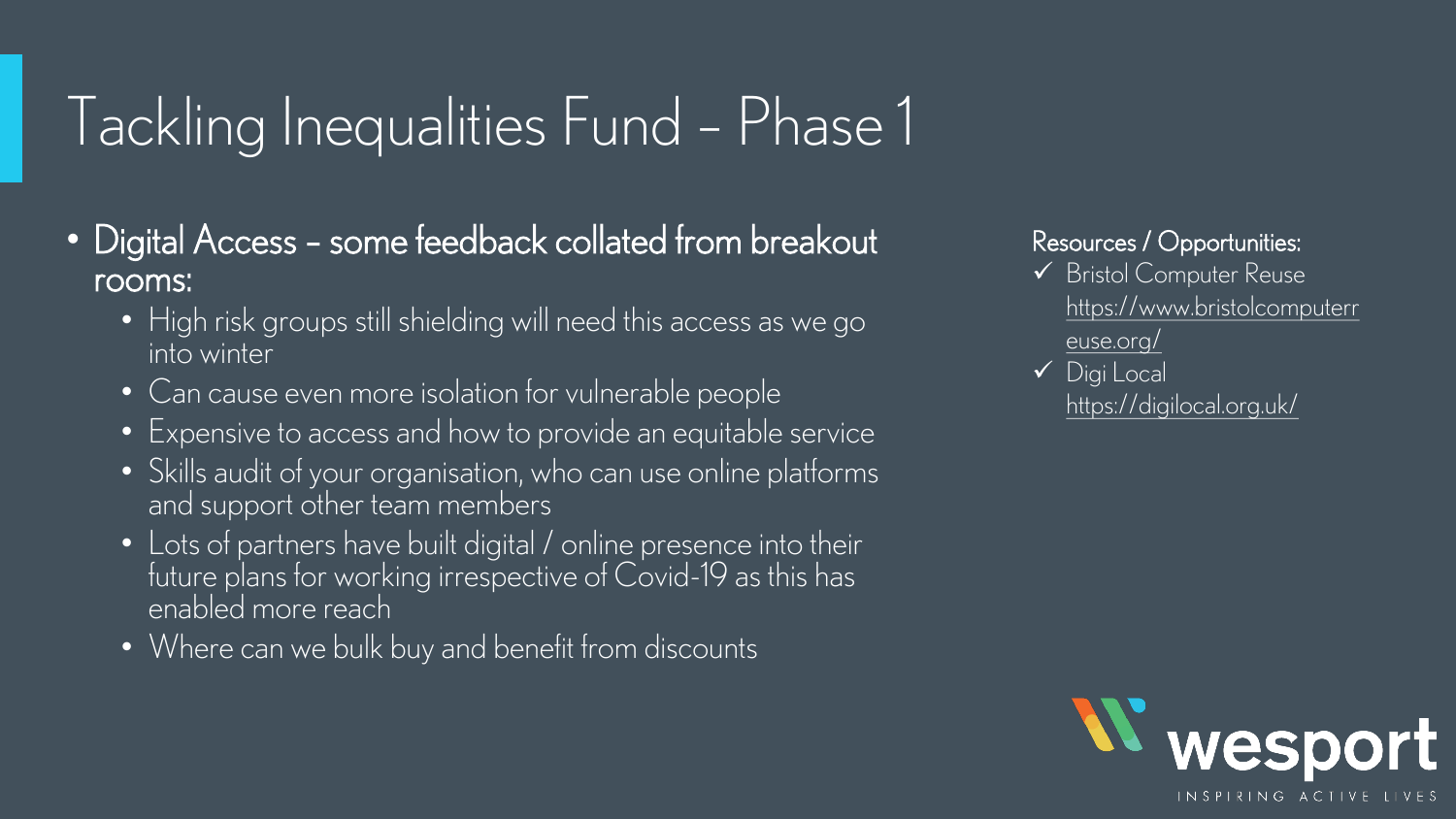#### Tackling Inequalities Fund – Phase 1 (September)

#### • Community Capacity and Time - collated feedback:

- Responsibility is huge for partners who are supporting vulnerable people
- Communities have felt more connected and resilience is higher than expected
- Time to navigate how to develop opportunities, what insurance do we need as an organisation to deliver these new ways of working
- Stronger relationships with referral networks all working to support communities
- There's a lot of cross over within our TIF partners that can be joined up to help share learning and lend expertise
- Time to develop these tailored offers has taken longer than anticipated but it is very well received:

"They loved the idea that somebody had thought about them beyond the basics"

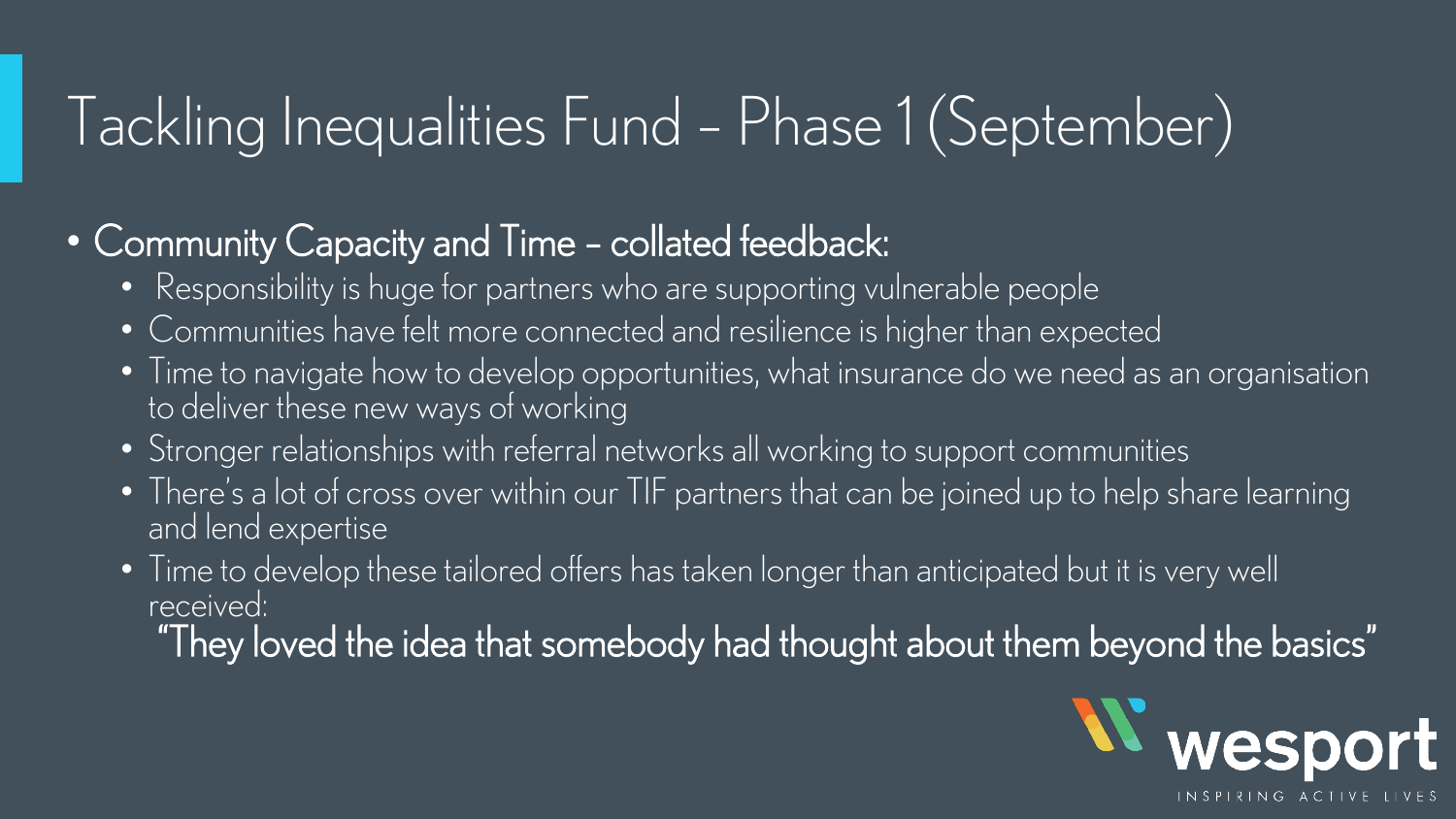## Tackling Inequalities Fund – Phase 1 (September)

#### • Mental Health Needs

- Those who have been isolated seem to be more affected especially when they haven't had any access to activity
- Social contact was key in the height of lockdown, zoom didn't go far enough to create a connection
- Some partners have completed surveys of members highlighting decline in mental health
- Partners hadn't set out with the aim of supporting communities mental health needs but most have seen this or raised this as an outcome from their work. All have mentioned it is a key concern as we approach Autumn / Winter.
- Some staff don't feel confident to support the level of need participants were displaying

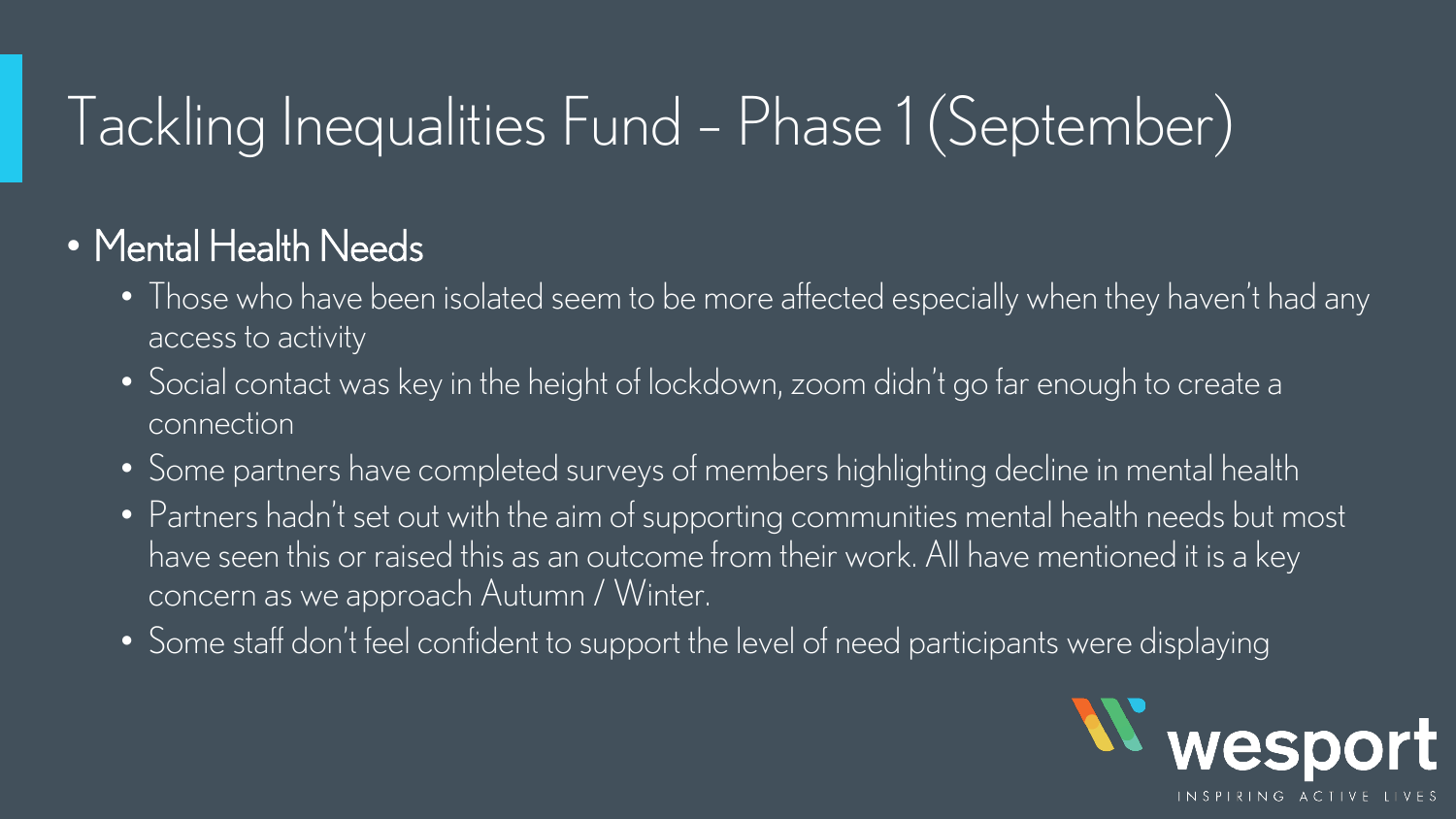# TIF – Phase 2 Feedback (December Call) **Need**

- How is the Need changing?
	- It's not changed, it's still very much there. Fear about the changes in restrictions and what the impact of this has on attendance. Takes longer to reassess someone after a break/
	- Level of mental health needs is very high, situation has exposed trauma for some
	- Needing to understand community pathways more to help signpost people to other services
	- Demand is HUGE, which is great but in this situation tough to meet the demand out there
	- LTHC / people with disabilities have been isolating for so long and confidence levels very low.
	- Online support still needed, starting to understand the barriers more. Like learning a new skill. Specialised offer important here, courses work not just open and informal. Social queues very difficult online, desire for face to face is key.
	- Social need is even more apparent when faced with tighter restrictions and fear of returning to isolation.

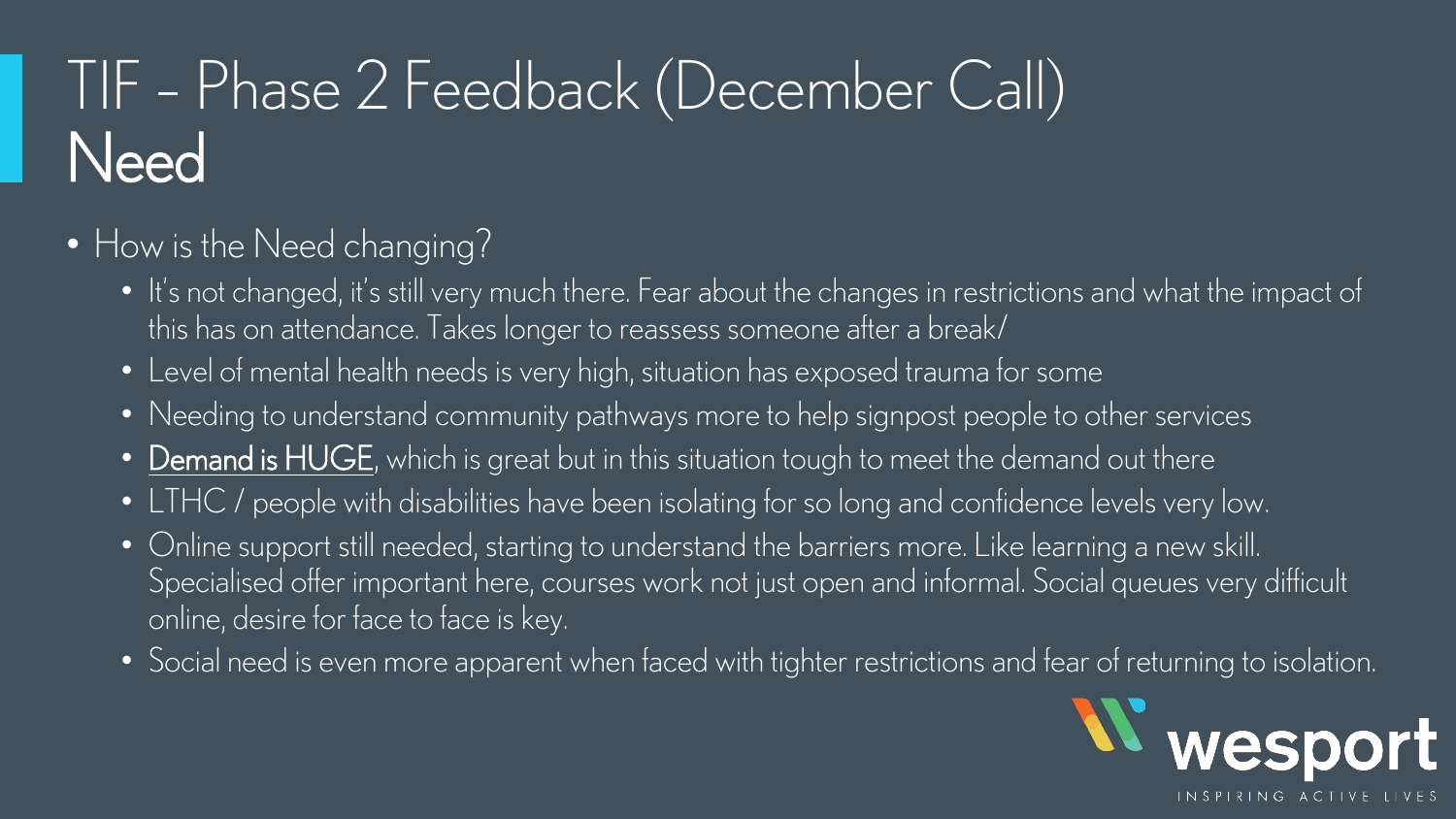## TIF – Phase 2 Feedback **Sustainability**

- How do we safeguard the future of this delivery?
	- Redefining work of organisations, situation has helped us to refine what we do and focus which in turn is helping us to consider how we manage this longer term.
	- Trying to understand where there might be funding within referral pathways to help offset costs needed to be drawn down through funding.
	- Partnerships to further develop access to resources i.e. sharing resources across more local partners. Marketing position to work across organisations, helps to join up information gathering and share to a wider audience.
	- Corporate support with sponsorship
	- Designing support with funding alongside projects instead of suddenly coming to the end of the funding!